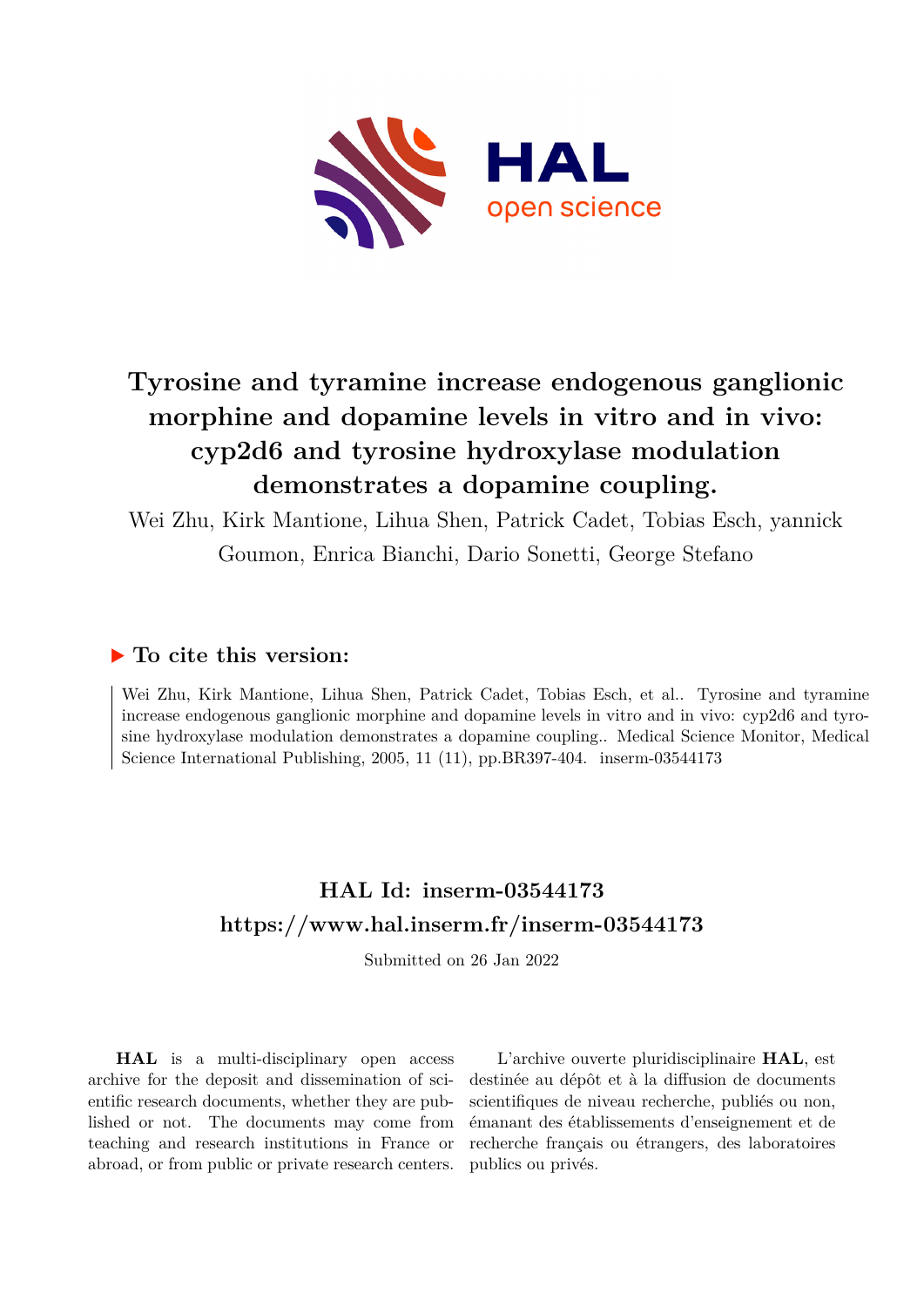#### Tyrosine and tyramine increase endogenous ganglionic morphine and dopamine levels in vitro and in vivo: cyp2d6 and tyrosine hydroxylase modulation demonstrates a dopamine coupling Wei Zhu $^{\rm 10\overline{10004}}$ , Kirk J. Mantione $^{\rm 10\overline{10}}$ , Lihua Shen $^{\rm 10\overline{10}}$ , Patrick Cadet $^{\rm 10\overline{1040}}$ , Tobias Esch $^{\rm 1,20\overline{10}}$ , Yannick Goumon<sup>313</sup>, Enrica Bianchi<sup>433</sup>, Dario Sonetti<sup>513</sup>, George B. Stefano<sup>100339</sup> <sup>1</sup> Neuroscience Research Institute, State University of New York, College at Old Westbury, New York, U.S.A. 2 Charité – University Medicine Berlin, Institute for General Practice and Family Medicine, Berlin, Germany 3 Unité INSERM, Centre de Neurochimie, Strasbourg Cedex, France 4 Università di Siena, Dipartimento di Neuroscienze, Sezione Pharmacologia, Via Siena, Italy 5 Università di Modena e Reggio Emilia, Dipartimento di Biologia Animale, Modena, Italy Source of support: This work is supported by grant MH 47392 Summary **Background:** The ability of animals to make morphine has been in question for the last 30 years. Studies have demonstrated that animals do contain morphine precursors and metabolites, as well as the ability to use some morphine precursors to make morphine. Material/Methods: The present study uses excised ganglia from the marine invertebrate *Mytilus edulis* as well as whole animals. Morphine and dopamine levels were determined by high performance liquid chromatography coupled to electrochemical detection and radioimmunoassay. Tissues and whole animals were also exposed to morphine precursors and exposed to the CYP2D6 inhibitor quinidine and the tyrosine hydroxylase inhibitor alpha-methyl-para-tyrosine (AMPT). Additionally, via RT-PCR, a cDNA fragment of the CYP2D6 enzyme in the ganglia of *M. edulis* was identified. **Results:** Pedal ganglia incubated with either tyramine or tyrosine, or whole animals receiving injections, exhibited a statistically significant concentration- and time-dependent increase in their endogenous morphine and dopamine levels (2.51±0.76 ng/g for tyrosine and 2.39±0.64 ng/g for tyramine compared to approximately 1.0 ng/g morphine wet weight). Incubation with quinidine and/or AMPT diminished ganglionic morphine and dopamine synthesis at various steps in the synthesis process. We also demonstrated that CYP2D6 mediates the tyramine to dopamine step in this process, as did tyrosine hydroxylase in the step from tyrosine to L-DOPA. Furthermore, via RT-PCR, we identified a cDNA fragment of the CYP2D6 enzyme in the ganglia, which exhibits 94% sequence identity with its human counterpart. Evidence that tyrosine and tyramine were, in part, being converted to dopamine then morphine, and that this process can be inhibited by altering either or both CYP2D6 or tyrosine hydroxylase, is also provided. **Conclusions:** It appears that animals have the ability to make morphine. This process also appears to be dynamic in that the inhibition of one pathway allows the other to continue with morphine synthesis. Moreover, dopamine and morphine synthesis were coupled. key words: morphine • tyrosine • tyramine • nervous tissue • invertebrates ganglia • endogenous morphine • CYP2D6 • alpha-methyl-para-tyrosine • dopamine • tyrosine hydroxylase Abbreviations: HPLC – High performance liquid chromatography; THP – tetrahydropapoverine/norlaudanosoline; PBS – phosphate buffered saline; RIA – radioimmunoassay; AMPT – alpha-methyl-para-tyrosine; DA – dopamine Full-text PDF: http://www.medscimonit.com/abstract/index/idArt/430278 Word count: | 2962 Tables:  $\vert -$ Figures:  $8$ References: 27 Author's address: George B. Stefano, Neuroscience Research Institute, State University of New York College at Old Westbury, P.O. Box 210, Old Westbury, NY 11568, U.S.A., e-mail: gstefano@sunynri.org Authors' Contribution: A Study Design **B** Data Collection C Statistical Analysis D Data Interpretation **E** Manuscript Preparation **F** Literature Search G Funds Collection Received: 2005.09.05 Accepted: 2005.09.26 Published: 2005.11.01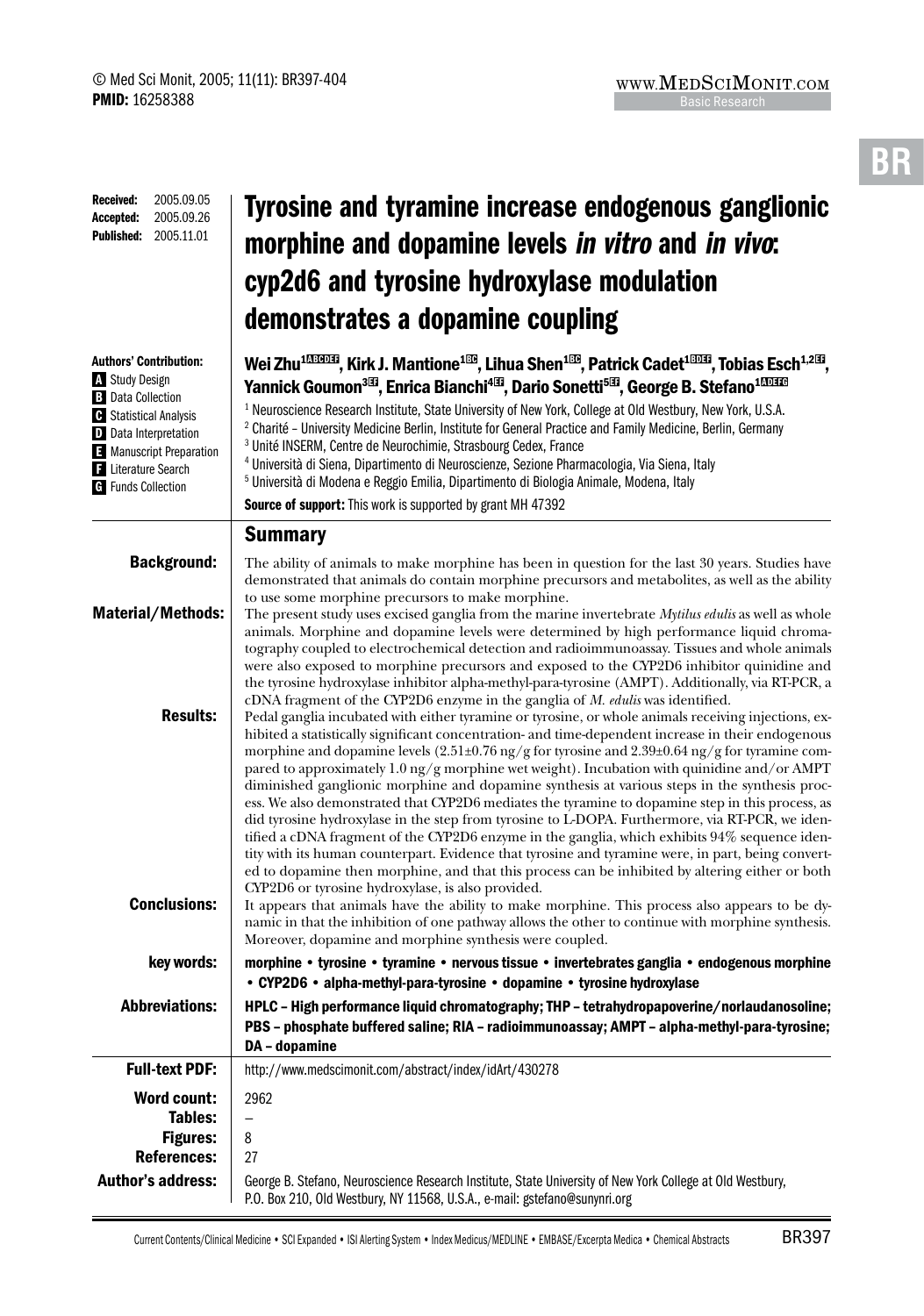#### **BACKGROUND**

Many studies have supported the hypothesis that normal animal tissues have the ability to make morphine. There is a body of evidence demonstrating that morphine, morphine-3- and 6- glucuronide, as well as morphine putative precursor molecules (thebaine, salutaridine, norcocolarine, reticuline and codeine) exist in vertebrates [1–4] and in invertebrates [5–10]. Furthermore, exposing healthy *Mytilus edulis* pedal ganglia to reticuline or L-DOPA increases endogenous ganglionic morphine levels [11,12]. These data provide important evidence, supporting the hypothesis, that animals have the ability to synthesize morphine.

In the present report we extend these observations to include tyrosine, and the amino acid metabolite tyramine, which give rise to the previously mentioned morphine precursors. We demonstrate that tyrosine and tyramine also have the ability to augment endogenous ganglionic morphine and dopamine levels in *M. edulis* under *in vitro* and *in vivo* experimental protocols. Additionally, this process is in part regulated by CYP2D6, a cytochrome P450 isoform, and tyrosine hydroxylase, dynamically coupled to ensure morphine synthesis occurs even if one pathway is inhibited.

#### Material and Methods

*M. edulis* collected from the local waters of Long Island Sound were initially scrubbed and washed to remove any materials on their shells and maintained as previously described in detail [13]. Briefly, they were maintained in 0.22 µm filtered artificial seawater (30 ppt salts) at 18°C (Instant Ocean, Aquarium Systems, Mentor, OH) for one month prior to experimentation. The aquarium used UV light and a protein skimmer as well as a biological filter to remove nitrogenous and other metabolic wastes. For the biochemical *in vitro* analysis of either dopamine (DA) or morphine, groups of 20 animals had their pedal ganglia excised on ice at different time periods and incubated with different amounts of tyrosine or tyramine, ranging from 1 to 100 ng. Ganglia were maintained in 1 ml of 0.22 µm filtered artificial sea water. Additionally, pedal ganglia were incubated with and without these precursors in the presence of quinidine, a CYP2D6 inhibitor [14], and alpha-methyl-para-tyrosine (AMPT), which inhibits tyrosine hydroxylase [15].

For *in vivo* treatments the animal's foot (20 animals per treatment) was injected with 100 µg of either tyramine or tyrosine dissolved in 100 µl of saline solution. Other animals were exposed to the enzyme inhibitors (AMPT or quinidine) alone or in combination immediately following the respective foot injection. After 1 hour incubation in seawater at room temperature, ganglionic morphine levels were determined. All chemicals were purchased from Sigma (St. Louis, MO).

#### **Morphine determination, solid phase extraction**

The morphine extraction protocol was performed in pooled ganglia as reported in detail elsewhere [8,9,11,16]. The dried extract was then dissolved in 0.05% trifluoroacetic acid (TFA) water before solid phase extraction. Samples were loaded on a Waters Sep-Pak Plus C-18 cartridge previously activated with 100% acetonitrile and washed with 0.05% TFA-water.

Morphine elution was performed with a 10% acetonitrile solution (water/acetonitrile/TFA, 89.5%: 10%: 0.05%, v/v/v). The eluted sample was dried with a Centrivap Console and dissolved in water prior to high performane liquid chromatography (HPLC) analysis.

#### **Radioimmuno-assay (RIA) determination**

The morphine RIA determination is a solid phase, quantitative RIA, wherein 125I-labeled morphine competes for a fixed time with morphine in the test sample for the antibody binding site. The commercial kit employed is from Diagnostic Products Corporation (USA) [4,8,9,11,16]. The detection limit was 0.5 ng/ml.

#### **HPLC and electrochemical detection of morphine in the sample**

The HPLC analyses were performed with a Waters 626 pump (Waters, Milford, MA) and a C-18 Unijet microbore column (BAS). A flow splitter (BAS) was used to provide the low volumetric flow-rates required for the microbore column. The split ratio was 1/9. Operating the pump at 0.5 ml/min, yielded a microbore column flow-rate of 50 µl/min. The injection volume was 5 µl. Morphine detection was performed with an amperometric detector LC-4C (BAS, West Lafayette, Indiana). The microbore column was coupled directly to the detector cell to minimize the dead volume. The electrochemical detection system used a glassy carbon-working electrode (3 mm) and a 0.02 Hz filter (500mV; range 10 nA). The cell volume was reduced by a 16-µm gasket. The chromatographic system was controlled by Waters Millennium<sup>32</sup> Chromatography Manager V3.2 software and the chromatograms were integrated with Chromatograph software (Waters).

Morphine was quantified in the tissues by the method described by Zhu and Stefano [8]. Several HPLC purifications were performed between each sample to prevent residual morphine contamination remaining on the column. Furthermore, mantle tissue was run as a negative control, demonstrating a lack of contamination. All solutions devoid of animals or their tissues were also examined for any detectable morphine and none was found.

#### **Extraction and HPLC UV detection of dopamine**

Dopamine (DA) was extracted from both ganglia (20 pedal ganglia per treatment replicated 4 times) and hemolymph (10 ml hemolymph per treatment replicated 4 times). After ganglionic dissection, ganglia were pooled into one Eppendorf tube, added with 1 ml of 1 N HCl, and sonicated with a 60 sonic dismembrator (Fisher Scientific, USA). Homogenized tissue was then transferred to 15 ml polypropylene centrifuge tube (Fisher Scientific, PA, USA). 5 ml of chloroform/isopropanol (9:1, v/v) was added and vigorously vortexed for 5 min at room temperature. Tubes were centrifuged at 4000 rpm for 15 min at 4°C. Supernatant (water soluble layer) was dispatched into pre-siliconized 1.5 ml tubes (Midwest Scientific) and kept at 4°C for immediate use for HPLC determination or saved under –80°C for further analysis.

HPLC was performed with Waters 626 pump and 2487 Dual l Absorbance Detector. An Xterra RP18 column with 5 µm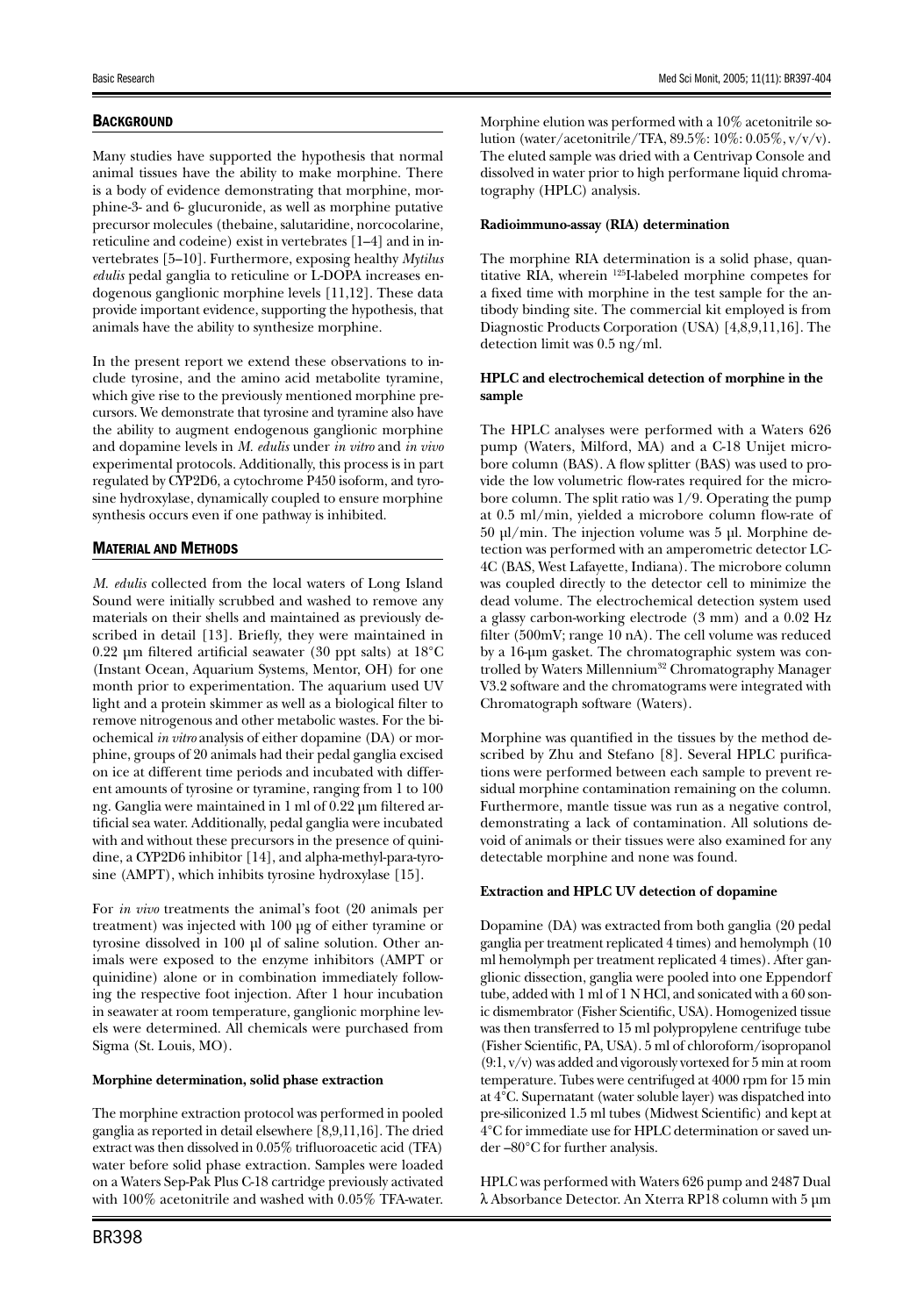

**Figure 1.**Pedal ganglia (20 per treatment) were incubated with the morphine precursor's tyrosine or tyramine at varying concentrations for varying time periods. (**A**) Ganglionic morphine levels significantly increased in a concentration dependent manner during the incubation. (**B**) Ganglionic morphine levels rose when compared to non-treated controls (P<0.001, One Way ANOVA) over time when incubated with the respective precursors (10–6 M shown). Each experiment was repeated 3 times and the mean plus/minus the SEM graphed. At concentrations of 10<sup>-7</sup> and 10<sup>-6</sup> M and at 45 and 60 min into the incubation these mean values were statistically significant at the P<0.05 level of confidence. There is no difference between saline and non-treated ganglia.



**Figure 2.**Tyrosine hydroxylase modulation of ganglionic morphine levels. Ganglia were incubated with tyrosine (10–6 M), and AMPT (alpha-methyl-para-tyrosine), a tyrosine hydroxylase inhibitor. The various treatments are as follows: **1.** Control Ganglia left undisturbed for 1 hour; **2.** Ganglia incubated with AMPT (10–5 M) alone; **3.** Ganglia incubated with tyrosine (10<sup>-6</sup> M), which significantly enhanced morphine levels (P<0.001, One Way ANOVA); **4–6.** Ganglia incubated with tyrosine ( $10^{-6}$  M) plus AMPT at different concentrations. AMPT significantly diminished morphine levels in a concentration dependent manner compared to tyrosine alone (P<0.001, One Way ANOVA). Each experiment was repeated 4 times and the mean plus/minus the SEM graphed.

size particle was used to purify dopamine. Isocratic mobile phase was applied with one buffer (1 mM CH3COONH4 in 98% water and 2% Acetonitrile; Fisher Scientific). Follow rate was set at 0.5 ml/min. Concentration curve was obtained by running different concentrations of dopamine. The detection limit was 0.5 µg/ml.



**Figure 3.** Ganglia incubated with the CYP2D6 specific inhibitor quinidine inhibited tyramine (T) stimulated morphine synthesis in *M. edulis* pedal ganglia. In a concentration dependent manner quinidine inhibited tyramine  $(10^{-6})$ M) stimulated morphine production (P<0.001, One Way ANOVA compared to tyramine stimulated ganglia morphine levels). Each experiment was repeated 5 times and the mean plus/minus the SEM graphed.

#### **CYP2D6 molecular demonstration**

#### **Isolation of total RNA**

Pedal ganglia (100) were immediately processed after dissection. The ganglia were placed in 1.5 ml tubes and then washed with PBS (Invitrogen, Carlsbad, Ca). Total RNA was isolated using the RNeasy mini kit (Qiagen, Valencia, Ca). Ganglia were homogenized in 600 µl lysis buffer. The samples were then processed following the manufacturer's instructions. In the final step, the RNA was eluted with 50 µl of RNase-free water by centrifugation for 1 min at 10,000 rpm.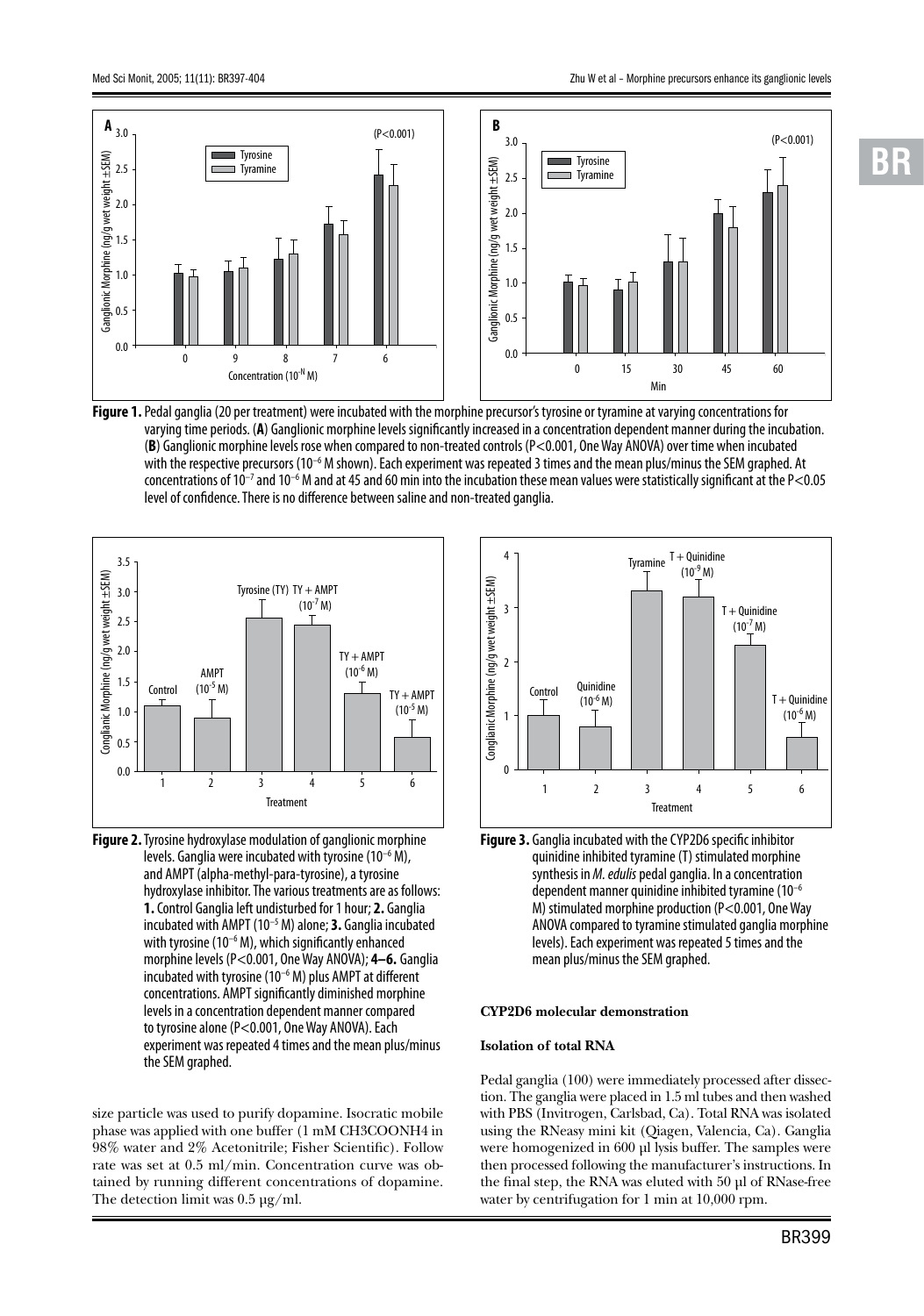

**Figure 4.** Representative HPLC chromatograms demonstrating ganglionic and hemolymph dopamine (DA) levels can be modulated by tyramine and quinidine exposure. **Pedal Ganglia:** (**A**) Tyramine injection (100 µg/animal under foot) 9.17±1.21 µg/g of DA. (**B**) Tyramine and quinidine injections (100 µg/animal) lower DA levels (2.57±0.32 µg/g) and (**C**). PBS injection, control DA levels 4.78±0.27 µg/g. **Hemolymph:** (**A**) PBS incubation, control DA levels (10.13±0.34 µg/ml). (**B**) DA level following tyramine and quinidine exposure to pedal ganglia (levels of Tyr 100 µg/ml, quin 10 µg/ml and DA 10.24 µg/ml). (**C**) Tyramine incubation increases DA levels (Tyramine 100 µg/ml and DA 16.47±2.28 µg/ml).

#### **Reverse transcription-coupled polymerase chain reaction (RT-PCR)**

First-strand cDNA synthesis was performed using random primers (Invitrogen, Carlsbad, CA). 1 µg of total RNA was denatured at 95°C and reverse transcribed at 40°C for 1 hr using Superscript III Rnase H-RT (Invitrogen, Carlsbad, CA). 10 µl of the RT product was added to the PCR mix containing primers for the CYP2D6 and CYP2D7 gene and Platinum Taq DNA polymerase (Invitrogen, Carlsbad, CA). The forward primer sequence was 5'-GGCCAAGGGGAACCCTGAGA-3' and reverse primer was 5'-GGTCATACCCAGGGGGACGA-3'. The PCR reaction was denatured at 95°C for 5 minutes followed by 40 cycles at 95°C for 30s, 60°C for 30s, and 72°C for 1 min, and then an extension step cycle at 72°C for 10 min. PCR products were analyzed on a 2% agarose gel (SIGMA, St. Louis, MO) stained with ethidium bromide. The expected sizes of the PCR products were 282 bp for CYP2D6 and 340bp for CYP2D7, as described by [14].

#### **DNA sequencing**

After excising the PCR product from the gel, DNA purification was performed with the Qiaquick gel extraction kit (Qiagen). The PCR product was dissolved in  $35 \mu$ I  $\text{H}_{2}\text{O}$  and sent to Lark Technologies, Inc. (Houston, TX) for direct sequencing.

#### **RESULTS**

*M. edulis* pedal ganglia were incubated *in vitro* with tyrosine or tyramine, two putative morphine precursors. This resulted in increases in ganglionic morphine levels in a concentration- and time-dependent manner (Figure 1; P<0.01, from 1.08±0.27ng/g ganglionic wet weight to 2.51±0.36 ng/g for tyrosine, from 0.96±0.31ng/g to 2.39±0.64 ng/g for tyramine). The increase in ganglionic morphine levels, after tyrosine and tyramine exposure, occurred gradually over the 60 min incubation period (Figure 1B). We estimate from the applied concentration of the respective precursors that approximately 5% of tyrosine or tyramine gets converted to morphine under these *in vitro* conditions. Blank runs between morphine HPLC determinations, as well as running negative tissue controls, e.g., mantle, did not show a morphine residue with HPLC coupled RIA. Analysis of the artificial seawater, concentrated marine bacteria and algae in the aquarium and various chemicals used in the protocol also demonstrated a lack of morphine. Additionally, in all experiments there is no difference between saline and non-treated ganglia.

Since published reports demonstrate CYP2D6 involvement in morphine biosynthesis we examined this process for its activity and presence. The CYP2D6 inhibitor, quinidine [14], in a concentration dependent manner, decreased ganglionic morphine levels when ganglia were exposed to tyramine as did AMPT, a tyrosine hydroxylase inhibitor, when ganglia were exposed to tyrosine (Figures 2,3). Exposure to either enzyme inhibitor alone did not significantly reduce morphine levels below the level of non-exposed ganglia (AMPT at  $10^{-5}$  M = 0.79 $\pm$ 0.18 ng/g wet weight  $\pm$ SEM (Figure 2); quinidine at  $10^{-6}$  M=0.73±0.21 ng/g wet weight ±SEM (Figure 3); compared to control values = $0.99\pm0.16$  ng/g wet weight ±SEM, Figure 3). However, exposure of pedal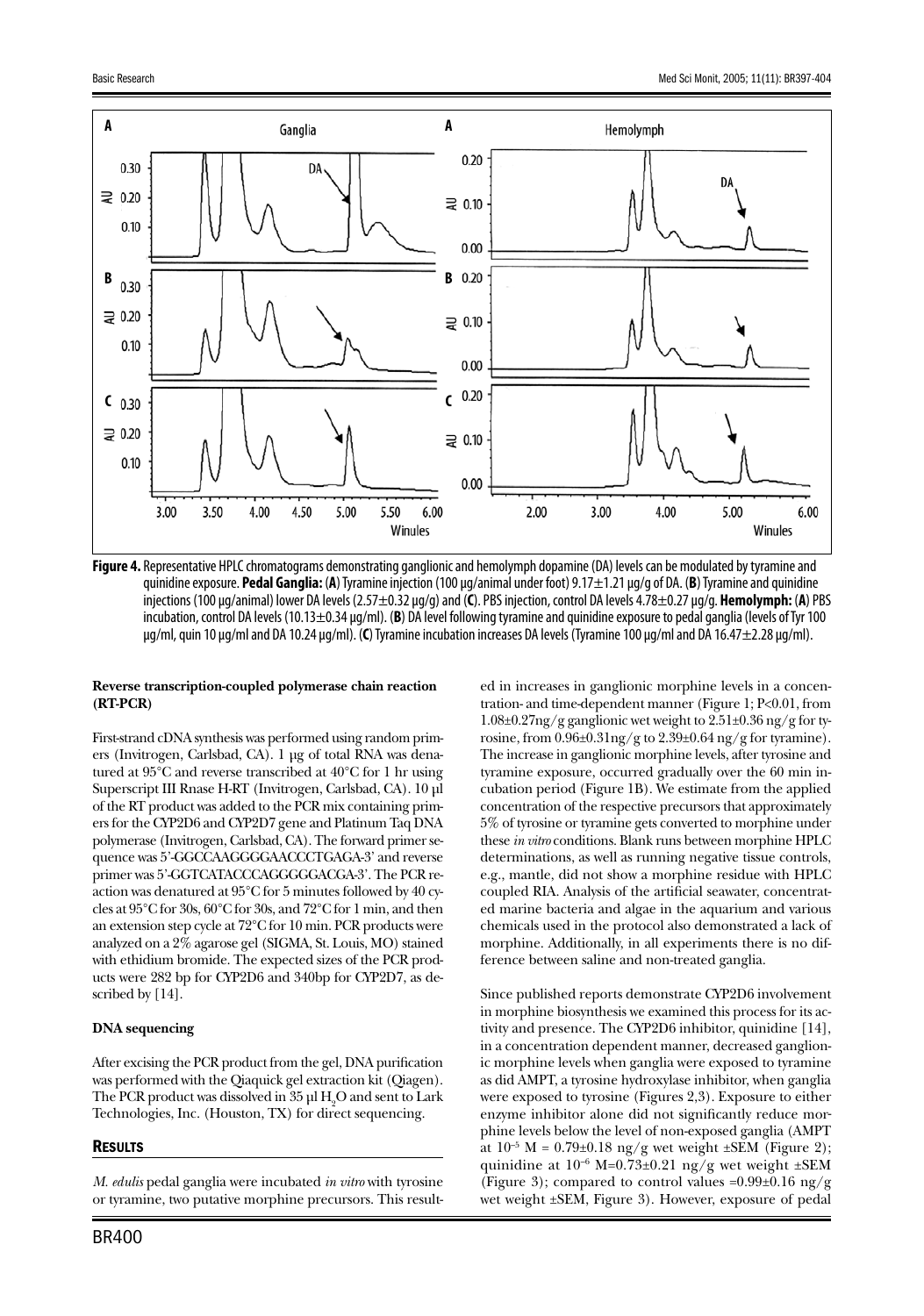

ganglia to both enzyme inhibitors did reduce ganglionic morphine levels significantly  $(0.23\pm0.16 \text{ ng/g}$  wet weight ±SEM; P<0.01) below that of controls. These results therefore indicate compensatory effects between both pathways, here operating simultaneously.

In order to further determine the significance of CYP2D6 in ganglionic morphine biosynthesis, we examined two of the proposed mediation steps in this process. In the tyramine to dopamine step, we examined DA levels in ganglia and hemolymph before and after tyramine addition, followed by CYP2D6 inhibition by quinidine (Figures 4,5). Tyramine injection significantly increased ganglionic dopamine (4.98±0.27 µg/g to 9.17±1.21 µg/g wet weight; P<0.01) and hemolymph levels (10.13±1.24 µg/ml to 16.47±1.28 µg/ml P<0.05). The DA ganglionic and hemolymph level increases were blocked by quinidine exposure. Next, we exposed ganglia to THP, reticuline, DA and codeine, which resulted in significantly enhanced morphine levels, a phenomenon that was also significantly blocked by quinidine exposure (Figures 4,5).

Supporting this indirect pharmacological evidence for CYP2D6 in the ganglia, we demonstrate its presence on a



**Figure 5.** Modulation of ganglionic DA and morphine levels at various CYP2D6 mediated steps in the morphine biosynthetic pathway. (**A**) Quinidine (10–6 M), the CYP2D6 antagonist, blocks the increase in endogenous ganglionic and hemolymph DA levels caused by the exposure of the pedal ganglia to tyramine alone (P<0.001). (**B**) Quinidine blocks the increase in endogenous ganglionic morphine levels stimulated by codeine exposure (10–6 M)(concentrations and levels of morphine compared to just administering codeine alone (T-test, P<0.001). (**C**) Norlaudanosoline (THP,  $10^{-6}$  M), reticuline ( $10^{-6}$  M) and DA ( $10^{-6}$  M) when combined with quinidine significantly block the increase in endogenous morphine levels they stimulate when administered alone (concentrations and levels of morphine compared to when they are administered alone; T-Test where P<0.001).

molecular level. RT-PCR analysis amplified a 282 bp fragment, demonstrating the presence of CYP2D6 mRNA [14] (Figure 6A). Sequence analysis of this transcript fragment demonstrated a 94% similarity to human GeneBank accession number M20403 (Figure 6B).

In the *in vivo* experiments, animals were injected with either tyrosine or tyramine in their foot (Figure 7). One hour after injection, ganglia were dissected and extracted for morphine analysis. Both precursors significantly enhanced ganglionic morphine levels compared with control values  $(2.46\pm0.22 \text{ ng/g} \text{ wet weight}$  for tyrosine and  $3.28\pm0.45 \text{ ng/g}$ for tyramine compared to controls 1.02±0.24ng/g; P<0.005; Figure 7). Statistical significance could not be achieved with injection concentrations of  $10^{-7}$  to  $10^{-6}$  M, but was significant at a level of  $10^{-5}$  M (Figure 7). Additionally, 20 animals per drug protocol were injected via the foot with either AMPT  $(10^{-4} M)$  or the CYP2D6 inhibitor, quinidine  $(10^{-4} M)$ . These animals did not exhibit any change in their morphine levels even when co-administered (data not shown).

Compared to controls injected with saline, the tyrosine and tyramine animals exhibited a significant decrease in gan-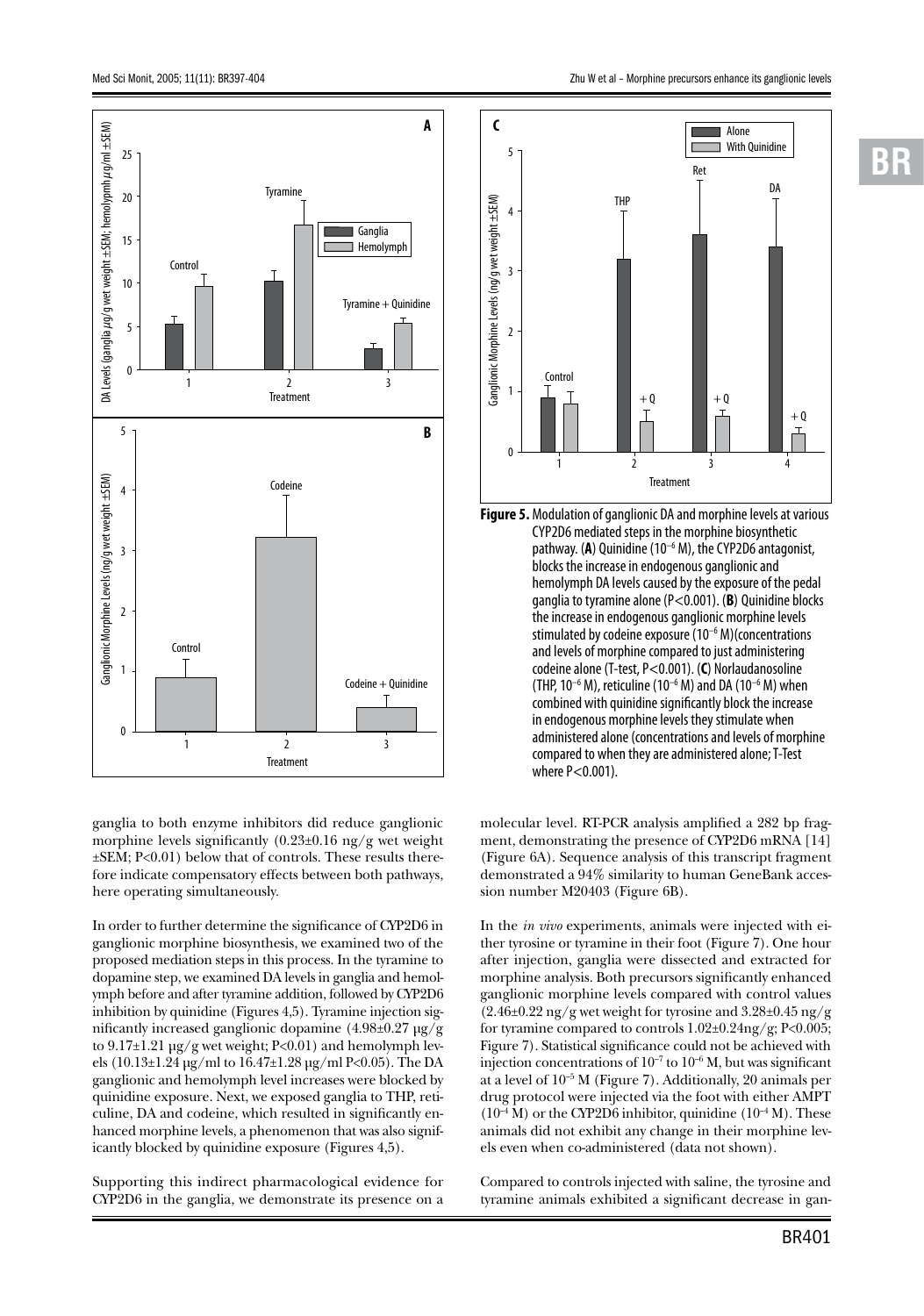

control (bright band =282 bp); lane 2, 100 bp ladder (100–600 bp); lane 3, negative reagent control; lane 4, *M. edulis* mantle tissue another negative control; lane 5, Ganglia (bright band = 282 bp). (**B**) Partial CYP2D6 sequence obtained via RT-PCR demonstrates a 94% similarity to GenBank accession number M20403, **Top strand** shows position 843-1107, GenBank accession number M20403; **Bottom strand** is *M. edulis* cDNA sequence. Bold represent mismatches, no data and gaps

glionic morphine levels when the respective enzyme inhibitors were topically applied to the pedal ganglia of intact animals after they were injected with the respective precursors in the foot (decrease of 30 and 25%, respectively; P<0.01). In this regard, we estimate that less than 0.5% (0.26% for tyrosine and 0.38% for tyramine.) of the injected precursors went directly to morphine biosynthesis under the *in vivo* conditions.

#### **DISCUSSION**

The present study demonstrates that exposing pedal ganglia to the putative morphine precursors, tyrosine and tyramine [17] results in significant increases in ganglionic morphine levels, which are time- and concentration-dependent. We also demonstrate, both pharmacologically and pharmacologically and by molecular analysis, that CYP2D6 and tyrosine hydroxylase are involved in this process. Additionally, hemolymph does reflect the ganglionic treatments, suggesting that under normal conditions these chemical messengers originate via secretion from the nervous tissues. Taken together, it is apparent that *M. edulis* neural tissues have



increases endogenous pedal ganglionic morphine levels *in vivo*. 20 animals were injected either with the respective morphine precursors (100 µg/animal) and other animals had their pedal ganglia exposed to the tyrosine hydroxylase inhibitor, AMPT (100 µg/animal) or the CYP2D6 inhibitor, quinidine (100 µg) 15 min post injection. Compared to controls, injected with saline, the tyrosine and tyramine animals exhibited a significant increase in ganglionic morphine levels that was blocked by the respective enzyme inhibitor only when applied to the ganglia not co-injected in the foot. (ANOVA, P<0.001). There is no significant difference between control, control injected with AMPT, and control injected with quinidine.

the ability to synthesize morphine from tyramine or tyrosine and CYP2D6 and tyrosine hydroxylase are involved in this process. CYP2D6 presence and role is further supported by the finding of many cytochrome P450 isoforms in *M. edulis* tissues [18].

In further support of the animal's ability to synthesize morphine, we note that morphine precursors have been identified in normal and healthy mammalian and invertebrate tissues [1,19–22], including parasites [23–27]. The first report of an intact animal producing morphine was in the parasite *Ascaris suum* [24]. The presence of endogenous morphine and its role as a chemical messenger in animals was further verified by the cloning of the mu3 opiate receptor subtype, found in human and invertebrate tissues, which only responds to opiate alkaloids (e.g., morphine), as opposed to opioid peptides, providing the means for its signaling [5,28].

The argument for a *de novo* biosynthetic pathway in healthy animals also can be supported by studies demonstrating the ability of animal enzymes to synthesize, through the same precursors, morphine in an identical stereo- and regio-specific manner to that of the poppy plant [4,21,29,30]. In this regard, we demonstrate a role for cytochrome P450 isoforms in morphine animal biosynthesis, since it can perform functions required of this synthesis, e.g., hydroxylation [31]. Supporting this hypothesis is the demonstration that CYP450 isoforms, e.g., CYP2D6, can convert codeine to morphine [14] and tyramine to dopamine [32]. The present study supports this role for the cytochrome P450 enzyme family.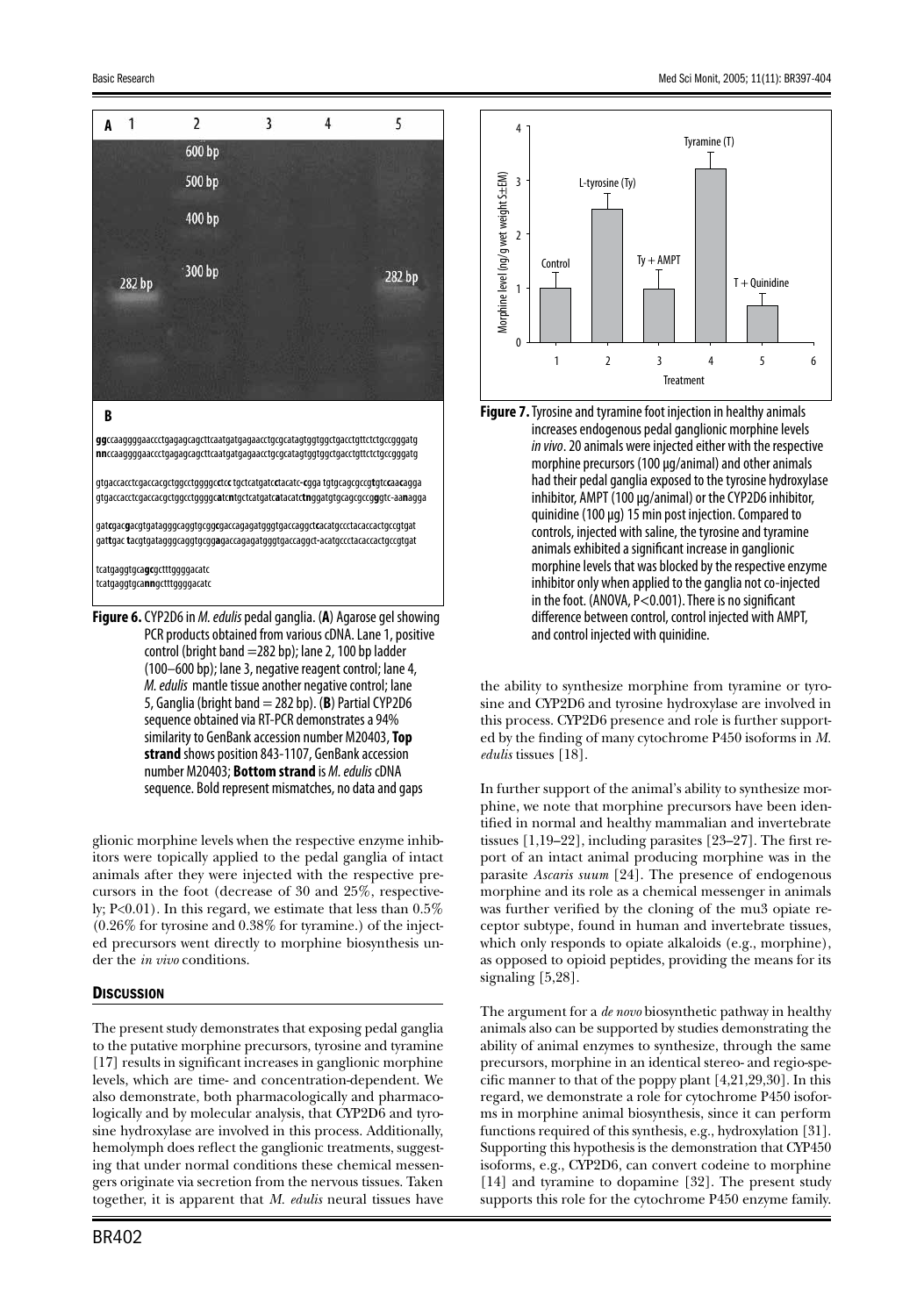



**Figure 8.** Morphine formation in Mytilus Pedal Ganglia. The various inhibitors and types of inhibition employed demonstrate that CYP2D6 inhibits the conversion of tyramine to dopamine as well as steps in the synthesis of morphine from dopamine and tyrosine hydroxylase (TH) is involved in the formation of morphine from tyrosine. This demonstrates that morphine can be made from two starting points. Taken together with the data found in the report, we also demonstrate that inhibiting either pathway separately results in continued morphine synthesis because the other pathway can compensate for this inhibition.

We now demonstrate quinidine inhibition of the pathway as well as the CYP2D6 role in the conversion of tyramine to dopamine, reticuline, THP, DA and codeine metabolism to morphine. Our results also support the presence of this enzyme in this invertebrate ganglion since the isolated mRNA fragment and resulting RT-PCR product, exhibits 94% sequence identity with its human counterpart [14]. These results place CYP2D6 in a pivotal position in the biosynthesis of morphine in animals (Figure 8).

Furthermore, the study revealed that morphine biosynthesis may occur in *M. edulis* pedal ganglia by way of tyrosine and/or tyramine, making it very likely that this synthesis would occur regardless of circumstances. As demonstrated, neither AMPT nor quinidine when administered alone dropped endogenous morphine levels below that of controls. Co-administration did, however, cause this to occur. This suggests that basal levels were being maintained via morphine storage, or the inhibitors did not reach the ganglia. The enzyme inhibitor data suggest that if one pathway is blocked, the overall pathway continued because the other pathway to dopamine compensated. In this regard, one must ask what is so critical about morphine biosynthesis that this process can occur from two starting points, ensuring its production.

In the animals examined for the presence of morphine as of yet, this signal molecule increases its basal levels significantly after stress or trauma [7,10,33]. In numerous reports we have identified the related receptor, designated mu 3, on nervous, immune, vascular and gut tissues where it is coupled to constitutive nitric oxide synthase stimulated nitric oxide release [7,34,35]. We have surmised that endogenous morphine, in general, is involved with down regulating various physiological activities (e.g., nervous, immune, vascular, and gut) [7,17,34–42]. Finding morphine in mammalian limbic tissues supports this view as well by linking it to emotional reward systems, previously emphasizing a role

for dopamine [37,38,41–51]. Thus, given morphine's widespread ability to limit and inhibit excitation**,** this function is visibly quite important for the survival of all animals, hence its ability to be synthesized via two critical routes.

It is also important to note the linking of morphine biosynthesis to that of DA [17]. This coupling to dopaminergic processes has important biomedical significance. For example, in Parkinson's Disease after L-DOPA exposure or exercise, elevated morphine levels were found [43,52]. This link is equally important when considering animal behavior. We surmise that the DA component modulates excitatory states, including rage, whereas the morphinergic component offers calming action associated with relaxation and reward [7,34,37,42,45–47,53–56]. This association may also explain the calming effect following excitatory emotional states. Moreover, in this scenario of DA synthesis coming before that of morphine, one would predict excitation would precede the calm, which may be associated with morphine signaling. Furthermore, this coupling may also explain the fact that, within various relaxation techniques, an excitatory stress component emerges physiologically before relaxation sets in [53,54,57].

#### **CONCLUSIONS**

Taken together, we demonstrate that, in fact, animals have the ability to make morphine. CYP2D6 appears to be an important enzyme in this pathway and morphine can be made from tyramine or tyrosine, which appears to compensate during processes that may compromise morphine synthesis. We also establish a link between DA and morphine biosynthesis that promises to be the subject of future investigations given its significance in biomedicine.

#### References:

- 1. Donnerer J, Oka K, Brossi A et al: Presence and formation of codeine and morphine in the rat. Proc Natl Acad Sci USA, 1986; 83: 4566–67
- 2. Lee CS, Spector S: Changes of endogenous morphine and codeine contents in the fasting rat. J Pharmacol Exp Ther, 1991; 257: 647–50
- 3. Epple A, Nibbio B, Spector S, Brinn J: Endogenous codeine: autocrine regulator of catecholamine release from chromaffin cells. Life Sci, 1994; 54: 695–702
- 4. Zhu W, Ma Y, Cadet P et al.: Presence of reticuline in rat brain: A pathway for morphine biosynthesis. Mol Brain Res, 2003; 117: 83–90
- 5. Stefano GB, Digenis A, Spector S et al: Opiatelike substances in an invertebrate, a novel opiate receptor on invertebrate and human immunocytes, and a role in immunosuppression. Proc Natl Acad Sci USA, 1993; 90: 11099–103
- 6. Goumon Y, Casares F, Zhu W, Stefano GB: The presence of morphine in ganglionic tissues of Modiolus deminissus: A highly sensitive method of quantitation for morphine and its derivatives. Mol Brain Res, 2001; 86: 184–88
- 7. Stefano GB, Goumon Y, Casares F et al: Endogenous morphine. Trends in Neurosciences, 2000; 9: 436–42
- 8. Zhu W, Baggerman G, Goumon Y et al: Presence of morphine and morphine-6-glucuronide in the marine mollusk Mytilus edulis ganglia determined by GC/MS and Q-TOF-MS. Starvation increases opiate alkaloid levels. Brain Res Mol Brain Res, 2001; 88: 155–60
- 9. Zhu W, Ma Y, Stefano GB: Presence of isoquinoline alkaloids in molluscan ganglia. Neuroendocrinol Lett, 2002; 23: 329–34
- 10. Casares FM, McElroy A, Mantione KJ et al: The American lobster, Homarus americanus, contains morphine that is coupled to nitric oxide release in its nervous and immune tissues: Evidence for neurotransmitter and hormonal signaling. Neuroendocrinology Letters, 2005; 26: 89–97
- 11. Zhu W, Stefano GB: Reticuline exposure to invertebrate ganglia increases endogenous morphine levels. Neuro Endocrinol Lett, 2004; 25: 323–30